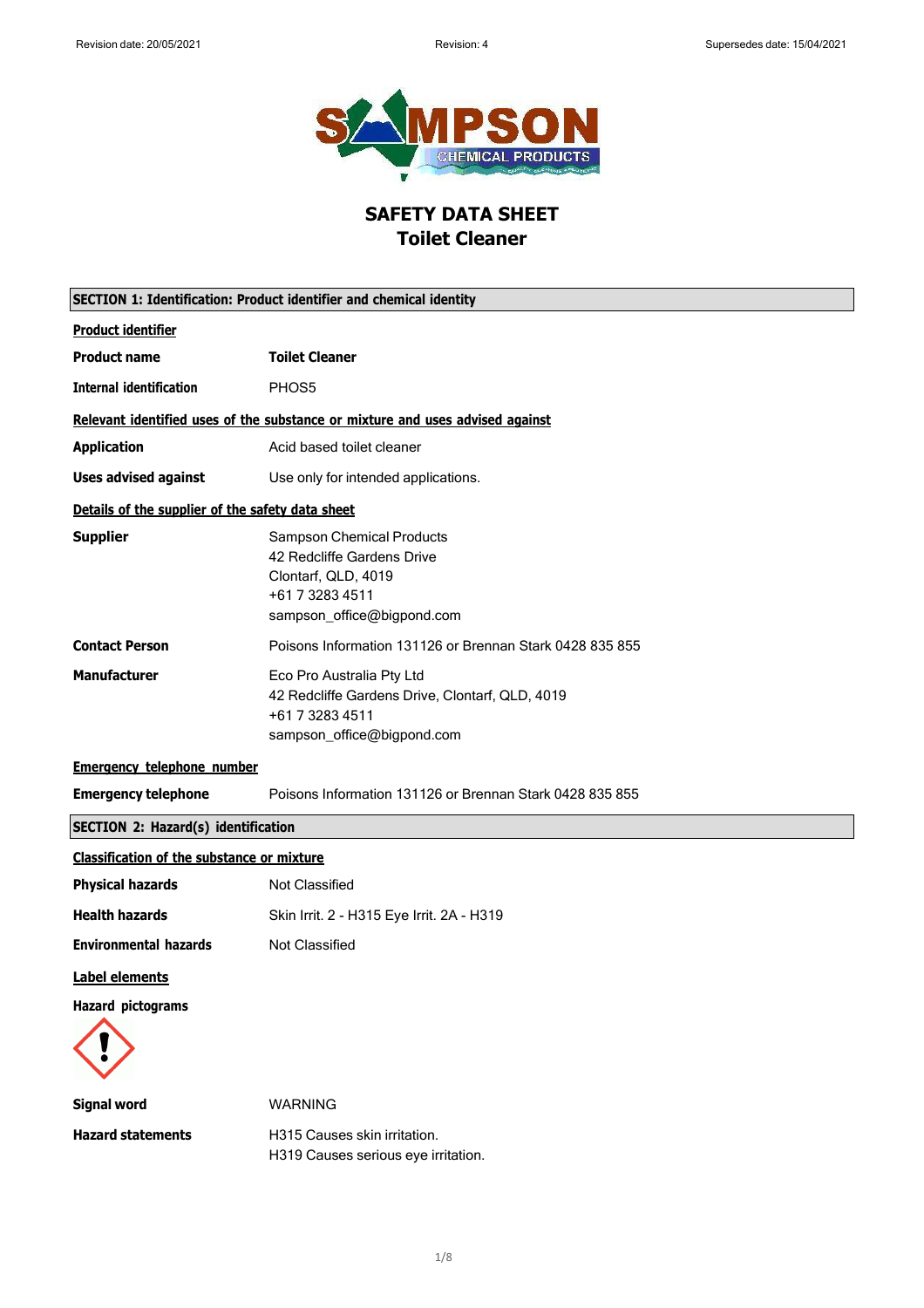| <b>Precautionary statements</b> | P264 Wash contaminated skin thoroughly after handling.                             |
|---------------------------------|------------------------------------------------------------------------------------|
|                                 | P280 Wear protective gloves/ protective clothing/ eye protection/ face protection. |
|                                 | P302+P352 IF ON SKIN: Wash with plenty of soap and water.                          |
|                                 | P305+P351+P338 IF IN EYES: Rinse cautiously with water for several minutes. Remove |
|                                 | contact lenses, if present and easy to do. Continue rinsing.                       |
|                                 | P321 Specific treatment (see medical advice on this label).                        |
|                                 | P332+P313 If skin irritation occurs: Get medical advice/attention.                 |
|                                 | P337+P313 If eye irritation persists: Get medical advice/attention.                |
|                                 | P362+P364 Take off contaminated clothing and wash before reuse.                    |

### **Other hazards**

This product does not contain any substances classified as PBT (persistent, bioaccumulative and toxic) or vPvB (very persistent and very bioaccumulative).

| <b>SECTION 3: Composition and information on ingredients</b> |           |
|--------------------------------------------------------------|-----------|
| <b>Mixtures</b>                                              |           |
| phosphoric acid, orthophosphoric acid                        | 10-30%    |
| CAS number: 7664-38-2                                        |           |
| Nonylphenol, ethoxylated                                     | $1 - 10%$ |
| CAS number: 9016-45-9                                        |           |
|                                                              |           |
| <b>SECTION 4: First aid measures</b>                         |           |

| Description of first aid measures |                                                                                                                                                                                                                        |
|-----------------------------------|------------------------------------------------------------------------------------------------------------------------------------------------------------------------------------------------------------------------|
| <b>General information</b>        | Get medical attention if any discomfort continues. Show this Safety Data Sheet to the medical<br>personnel.                                                                                                            |
| <b>Inhalation</b>                 | Move affected person to fresh air and keep warm and at rest in a position comfortable for<br>breathing. Loosen tight clothing such as collar, tie or belt. Get medical attention if symptoms<br>are severe or persist. |
| <b>Ingestion</b>                  | Rinse mouth thoroughly with water. Get medical advice/attention if you feel unwell. Do not<br>induce vomiting unless under the direction of medical personnel.                                                         |
| <b>Skin Contact</b>               | Rinse with water.                                                                                                                                                                                                      |
| Eye contact                       | Rinse with water. Do not rub eye. Remove any contact lenses and open eyelids wide apart.<br>Get medical attention if any discomfort continues.                                                                         |
| <b>Protection of first aiders</b> | First aid personnel should wear appropriate protective equipment during any rescue.                                                                                                                                    |
|                                   | Most important symptoms and effects, both acute and delayed                                                                                                                                                            |
| <b>General information</b>        | The severity of the symptoms described will vary dependent on the concentration and the<br>length of exposure.                                                                                                         |
| <b>Inhalation</b>                 | No specific symptoms known.                                                                                                                                                                                            |
| <b>Ingestion</b>                  | May cause irritation.                                                                                                                                                                                                  |
| <b>Skin contact</b>               | Redness. Irritating to skin.                                                                                                                                                                                           |
| Eye contact                       | Irritating to eyes.                                                                                                                                                                                                    |
|                                   | Indication of any immediate medical attention and special treatment needed                                                                                                                                             |
| Notes for the doctor              | Treat symptomatically.                                                                                                                                                                                                 |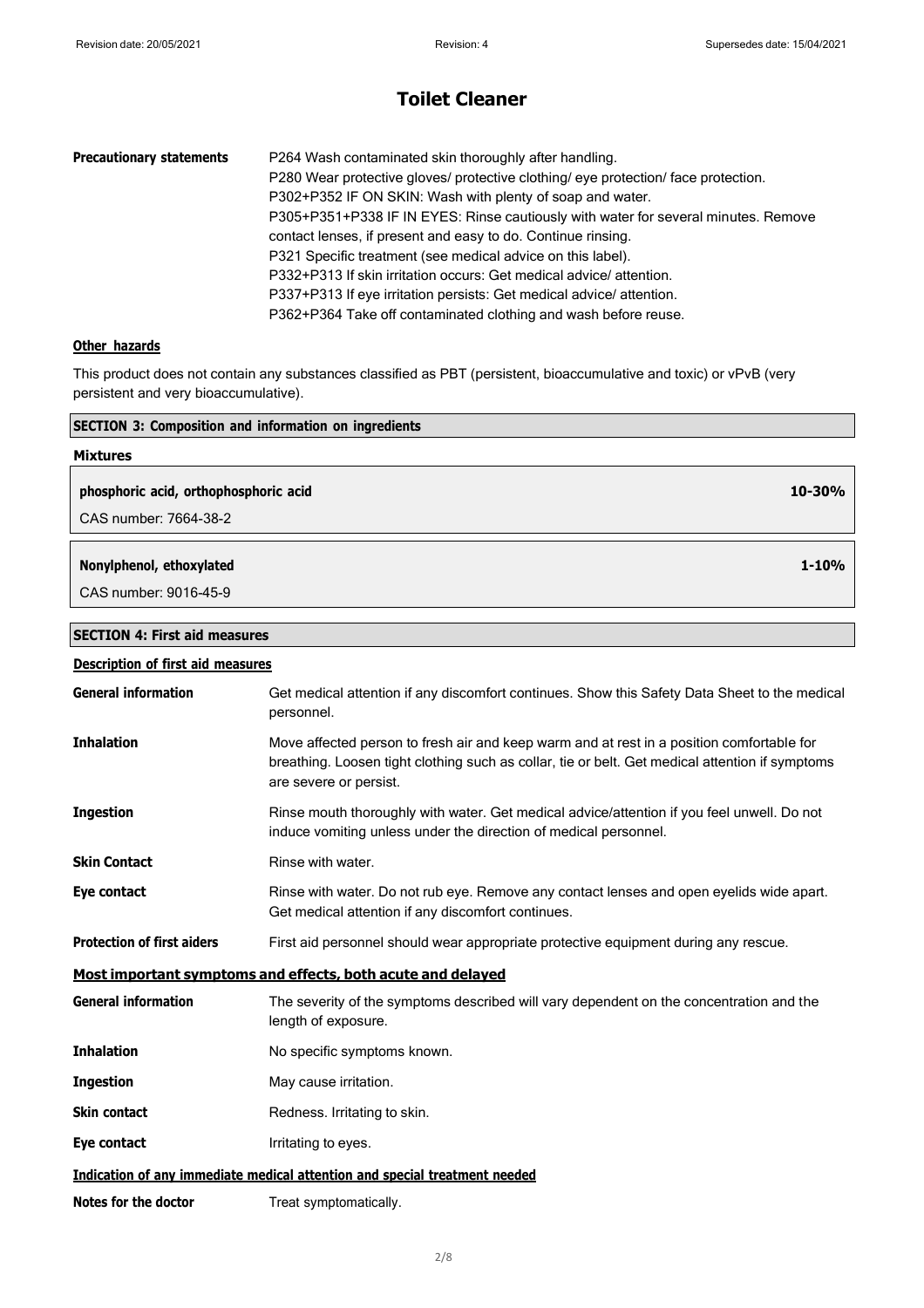## **SECTION 5: Firefighting measures**

| <b>Extinguishing media</b>                            |                                                                                                                                                                                                                                                                                                                                                                                                                                                                                                                                                                                                                                                                                |
|-------------------------------------------------------|--------------------------------------------------------------------------------------------------------------------------------------------------------------------------------------------------------------------------------------------------------------------------------------------------------------------------------------------------------------------------------------------------------------------------------------------------------------------------------------------------------------------------------------------------------------------------------------------------------------------------------------------------------------------------------|
| Suitable extinguishing media                          | The product is not flammable. Extinguish with alcohol-resistant foam, carbon dioxide, dry<br>powder or water fog. Use fire-extinguishing media suitable for the surrounding fire.                                                                                                                                                                                                                                                                                                                                                                                                                                                                                              |
| <b>Unsuitable extinguishing</b><br>media              | Do not use water jet as an extinguisher, as this will spread the fire.                                                                                                                                                                                                                                                                                                                                                                                                                                                                                                                                                                                                         |
| Special hazards arising from the substance or mixture |                                                                                                                                                                                                                                                                                                                                                                                                                                                                                                                                                                                                                                                                                |
| <b>Specific hazards</b>                               | Containers can burst violently or explode when heated, due to excessive pressure build-up.                                                                                                                                                                                                                                                                                                                                                                                                                                                                                                                                                                                     |
| <b>Hazardous combustion</b><br>products               | Thermal decomposition or combustion products may include the following substances:<br>Harmful gases or vapours.                                                                                                                                                                                                                                                                                                                                                                                                                                                                                                                                                                |
| <b>Advice for firefighters</b>                        |                                                                                                                                                                                                                                                                                                                                                                                                                                                                                                                                                                                                                                                                                |
| <b>Protective actions during</b><br>firefighting      | Avoid breathing fire gases or vapours. Evacuate area. Cool containers exposed to heat with<br>water spray and remove them from the fire area if it can be done without risk. Cool containers<br>exposed to flames with water until well after the fire is out. If a leak or spill has not ignited, use<br>water spray to disperse vapours and protect men stopping the leak. Control run-off water by<br>containing and keeping it out of sewers and watercourses. If risk of water pollution occurs,<br>notify appropriate authorities.                                                                                                                                       |
| Special protective equipment<br>for firefighters      | Wear positive-pressure self-contained breathing apparatus (SCBA) and appropriate protective<br>clothing. Firefighter's clothing conforming to Australia/New Zealand Standards AS/NZS 4967<br>(for clothing) AS/NZS 1801 (for helmets), AS/NZS 4821 (for protective boots), AS/NZS 1801<br>(for protective gloves) will provide a basic level of protection for chemical incidents.                                                                                                                                                                                                                                                                                             |
|                                                       |                                                                                                                                                                                                                                                                                                                                                                                                                                                                                                                                                                                                                                                                                |
| <b>SECTION 6: Accidental release measures</b>         |                                                                                                                                                                                                                                                                                                                                                                                                                                                                                                                                                                                                                                                                                |
|                                                       | Personal precautions, protective equipment and emergency procedures                                                                                                                                                                                                                                                                                                                                                                                                                                                                                                                                                                                                            |
| <b>Personal precautions</b>                           | Wear protective clothing as described in Section 8 of this safety data sheet. No action shall be<br>taken without appropriate training or involving any personal risk.                                                                                                                                                                                                                                                                                                                                                                                                                                                                                                         |
| <b>Environmental precautions</b>                      |                                                                                                                                                                                                                                                                                                                                                                                                                                                                                                                                                                                                                                                                                |
| <b>Environmental precautions</b>                      | Avoid discharge to the aquatic environment.                                                                                                                                                                                                                                                                                                                                                                                                                                                                                                                                                                                                                                    |
| Methods and material for containment and cleaning up  |                                                                                                                                                                                                                                                                                                                                                                                                                                                                                                                                                                                                                                                                                |
| Methods for cleaning up                               | Wear protective clothing as described in Section 8 of this safety data sheet. Clear up spills<br>immediately and dispose of waste safely. Small Spillages: Collect spillage. Large Spillages:<br>Absorb spillage with non-combustible, absorbent material. The contaminated absorbent may<br>pose the same hazard as the spilled material. Collect and place in suitable waste disposal<br>containers and seal securely. Label the containers containing waste and contaminated<br>materials and remove from the area as soon as possible. Flush contaminated area with plenty<br>of water. Wash thoroughly after dealing with a spillage. For waste disposal, see Section 13. |
| Reference to other sections                           |                                                                                                                                                                                                                                                                                                                                                                                                                                                                                                                                                                                                                                                                                |
| <b>Reference to other sections</b>                    | For personal protection, see Section 8. See Section 11 for additional information on health<br>hazards. See Section 12 for additional information on ecological hazards. For waste disposal,<br>see Section 13.                                                                                                                                                                                                                                                                                                                                                                                                                                                                |

### **Precautions for safe handling**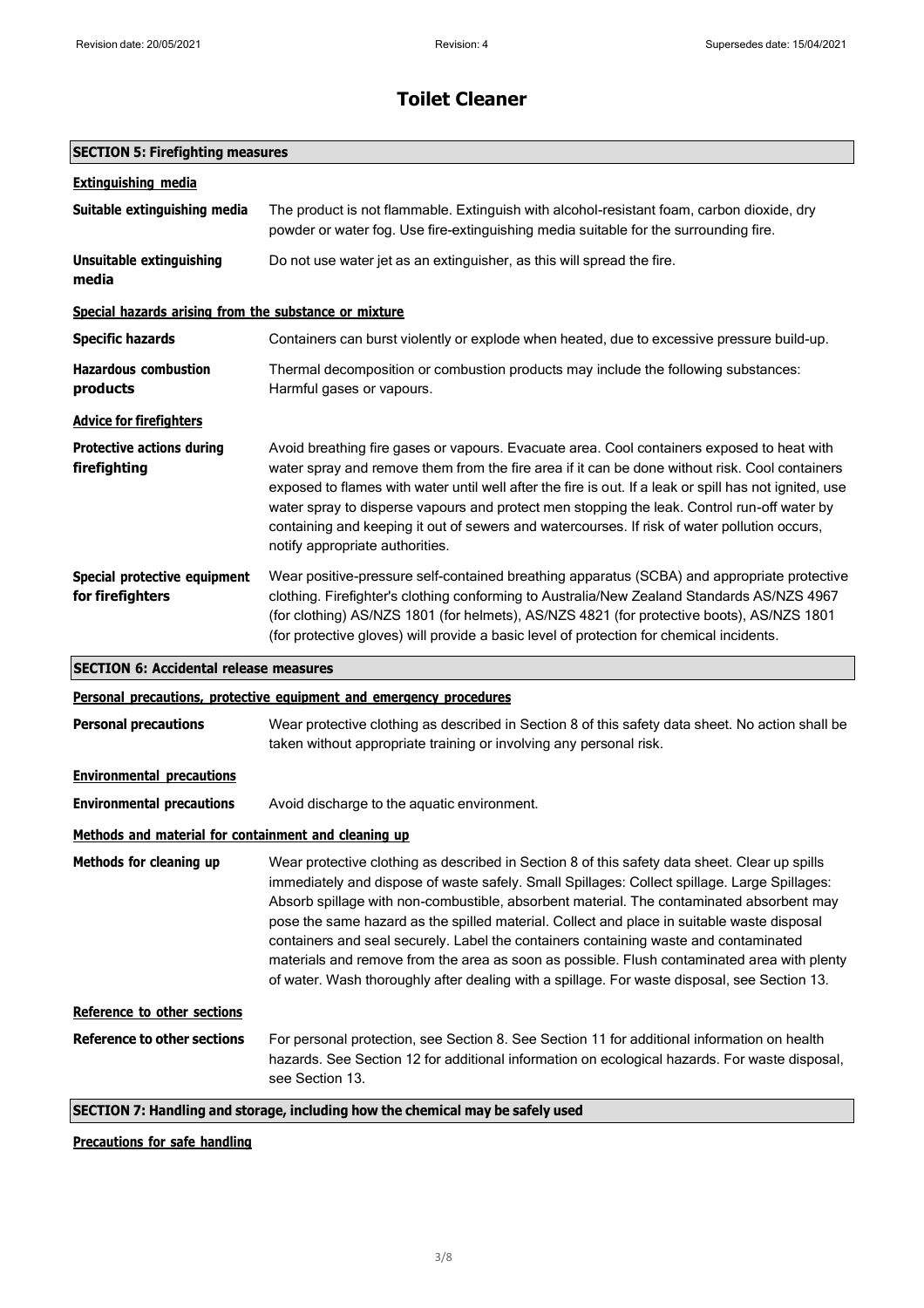| <b>Usage precautions</b>                                     | Read and follow manufacturer's recommendations. Wear protective clothing as described in<br>Section 8 of this safety data sheet. Keep away from food, drink and animal feeding stuffs.<br>Handle all packages and containers carefully to minimise spills. Keep container tightly sealed<br>when not in use. Avoid the formation of mists. Avoid discharge to the aguatic environment. |
|--------------------------------------------------------------|----------------------------------------------------------------------------------------------------------------------------------------------------------------------------------------------------------------------------------------------------------------------------------------------------------------------------------------------------------------------------------------|
| Advice on general<br>occupational hygiene                    | Wash promptly if skin becomes contaminated. Take off contaminated clothing and wash<br>before reuse. Wash contaminated clothing before reuse.                                                                                                                                                                                                                                          |
| Conditions for safe storage, including any incompatibilities |                                                                                                                                                                                                                                                                                                                                                                                        |
| <b>Storage precautions</b>                                   | Store locked up. Keep only in the original container. Keep container tightly closed, in a cool,<br>well ventilated place. Keep containers upright. Protect containers from damage.                                                                                                                                                                                                     |
| <b>Storage class</b>                                         | Chemical storage.                                                                                                                                                                                                                                                                                                                                                                      |
| Specific end use(s)                                          |                                                                                                                                                                                                                                                                                                                                                                                        |
| Specific end use(s)                                          | The identified uses for this product are detailed in Section 1.                                                                                                                                                                                                                                                                                                                        |

### **SECTION 8: Exposure controls and personal protection**

#### **Control parameters**

### **Occupational exposure limits**

#### **phosphoric acid, orthophosphoric acid**

Long-term exposure limit (8-hour TWA): 1 mg/m<sup>3</sup> Short-term exposure limit (15-minute): 3 mg/m<sup>3</sup>

#### **Ethanol**

Long-term exposure limit (8-hour TWA): 1000 ppm 1880 mg/m<sup>3</sup>

#### **2-methylpropan-2-ol**

Long-term exposure limit (8-hour TWA): 100 ppm 303 mg/m<sup>3</sup> Short-term exposure limit (15-minute): 150 ppm 455 mg/m<sup>3</sup>

#### **Exposure controls**

#### **Protective equipment**



| <b>Appropriate engineering</b><br>controls | Provide adequate ventilation. Observe any occupational exposure limits for the product or<br>ingredients.                                                                                                                                                                                                                                                                                                                                                                                                                                                    |
|--------------------------------------------|--------------------------------------------------------------------------------------------------------------------------------------------------------------------------------------------------------------------------------------------------------------------------------------------------------------------------------------------------------------------------------------------------------------------------------------------------------------------------------------------------------------------------------------------------------------|
| Eye/face protection                        | Wear tight-fitting, chemical splash goggles or face shield. If inhalation hazards exist, a full-<br>face respirator may be required instead.                                                                                                                                                                                                                                                                                                                                                                                                                 |
| <b>Hand protection</b>                     | Wear protective gloves. The most suitable glove should be chosen in consultation with the<br>glove supplier/manufacturer, who can provide information about the breakthrough time of the<br>glove material. To protect hands from chemicals, gloves should comply with Australia/New<br>Zealand Standard AS/NZS 2161. Considering the data specified by the glove manufacturer,<br>check during use that the gloves are retaining their protective properties and change them as<br>soon as any deterioration is detected. Frequent changes are recommended. |
| Other skin and body<br>protection          | Wear appropriate clothing to prevent repeated or prolonged skin contact.                                                                                                                                                                                                                                                                                                                                                                                                                                                                                     |
| <b>Hygiene measures</b>                    | Wash hands thoroughly after handling. Wash at the end of each work shift and before eating,<br>smoking and using the toilet. Do not eat, drink or smoke when using this product.                                                                                                                                                                                                                                                                                                                                                                             |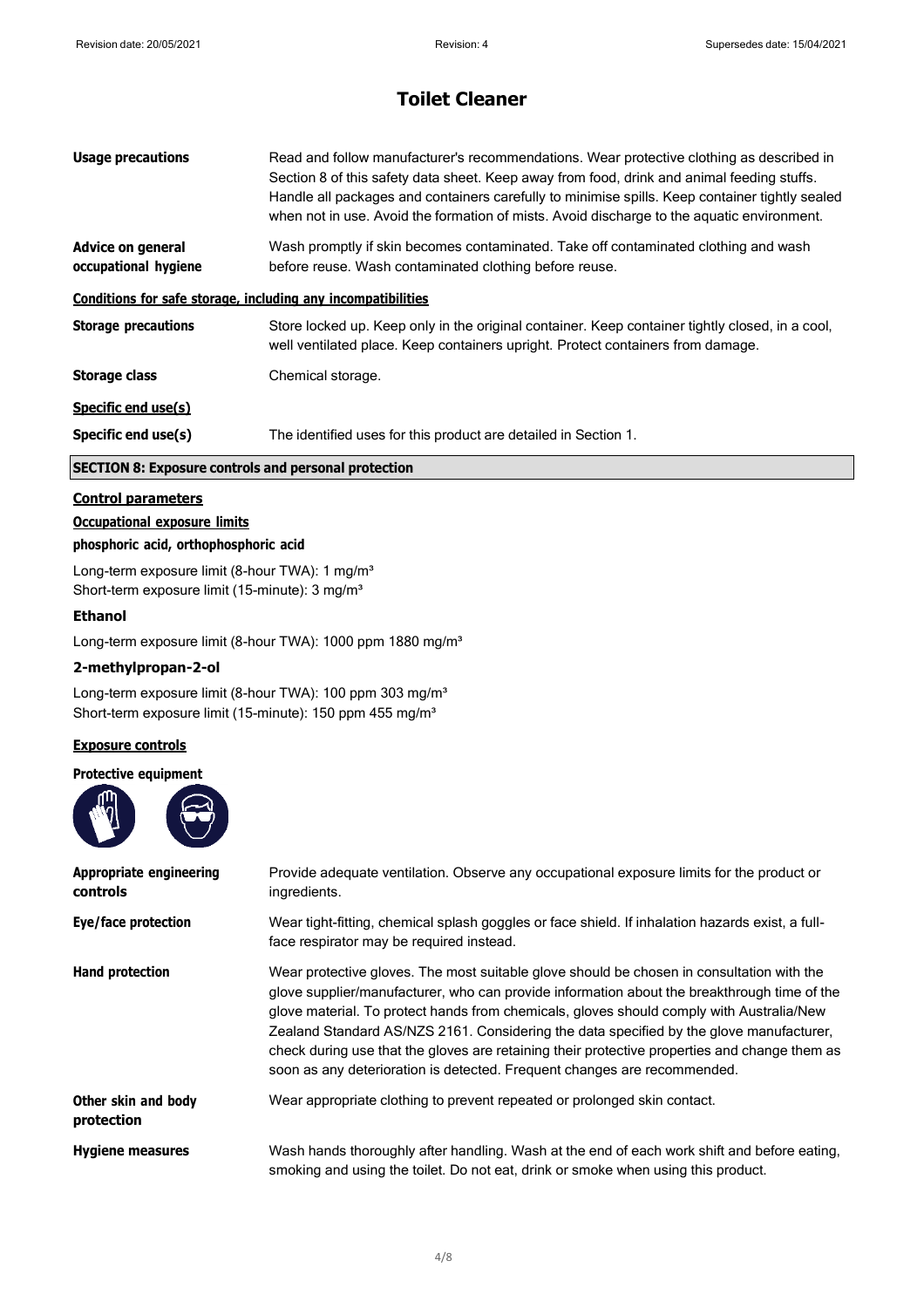| <b>Respiratory protection</b>                                      | Ensure all respiratory protective equipment is suitable for its intended use and complies with<br>Australia/New Zealand Standard AS/NZS 1716. Check that the respirator fits tightly and the<br>filter is changed regularly. Gas and combination filter cartridges should comply with<br>Australia/New Zealand Standard AS/NZS 1716. Full face mask respirators with replaceable<br>filter cartridges should comply with Australia/New Zealand Standard AS/NZS 1716. Half mask<br>and quarter mask respirators with replaceable filter cartridges should comply with<br>Australia/New Zealand Standard AS/NZS 1716. |
|--------------------------------------------------------------------|---------------------------------------------------------------------------------------------------------------------------------------------------------------------------------------------------------------------------------------------------------------------------------------------------------------------------------------------------------------------------------------------------------------------------------------------------------------------------------------------------------------------------------------------------------------------------------------------------------------------|
| <b>Environmental exposure</b><br><b>controls</b>                   | Keep container tightly sealed when not in use.                                                                                                                                                                                                                                                                                                                                                                                                                                                                                                                                                                      |
| <b>SECTION 9: Physical and chemical properties</b>                 |                                                                                                                                                                                                                                                                                                                                                                                                                                                                                                                                                                                                                     |
| <b>Information on basic physical and chemical properties</b>       |                                                                                                                                                                                                                                                                                                                                                                                                                                                                                                                                                                                                                     |
| <b>Appearance</b>                                                  | Coloured liquid.                                                                                                                                                                                                                                                                                                                                                                                                                                                                                                                                                                                                    |
| Colour                                                             | Blue.                                                                                                                                                                                                                                                                                                                                                                                                                                                                                                                                                                                                               |
| <b>Odour</b>                                                       | Floral.                                                                                                                                                                                                                                                                                                                                                                                                                                                                                                                                                                                                             |
| рH                                                                 | 1.0                                                                                                                                                                                                                                                                                                                                                                                                                                                                                                                                                                                                                 |
| <b>Specific Gravity</b>                                            | 1.15                                                                                                                                                                                                                                                                                                                                                                                                                                                                                                                                                                                                                |
| Flammability (solid, gas)                                          | Non Flammable                                                                                                                                                                                                                                                                                                                                                                                                                                                                                                                                                                                                       |
| Solubility(ies)                                                    | Soluble in water.                                                                                                                                                                                                                                                                                                                                                                                                                                                                                                                                                                                                   |
| <b>SECTION 10: Stability and reactivity</b>                        |                                                                                                                                                                                                                                                                                                                                                                                                                                                                                                                                                                                                                     |
| <b>Reactivity</b>                                                  | There are no known reactivity hazards associated with this product.                                                                                                                                                                                                                                                                                                                                                                                                                                                                                                                                                 |
| <b>Stability</b>                                                   | Stable at normal ambient temperatures and when used as recommended. Stable under the<br>prescribed storage conditions.                                                                                                                                                                                                                                                                                                                                                                                                                                                                                              |
| <b>Possibility of hazardous</b><br>reactions                       | No potentially hazardous reactions known.                                                                                                                                                                                                                                                                                                                                                                                                                                                                                                                                                                           |
| <b>Conditions to avoid</b>                                         | Avoid exposure to high temperatures or direct sunlight.                                                                                                                                                                                                                                                                                                                                                                                                                                                                                                                                                             |
| <b>Materials to avoid</b>                                          | Incompatible with strong oxidising agents, strong reducing agents, strong alkali, ative<br>powdered metals, Fluorine, sulfur trioxide, phosphorus pentoxide, metals, and sources of<br>ignition.                                                                                                                                                                                                                                                                                                                                                                                                                    |
| <b>Hazardous decomposition</b><br>products                         | Does not decompose when used and stored as recommended. Thermal decomposition or<br>combustion products may include the following substances: Harmful gases or vapours.                                                                                                                                                                                                                                                                                                                                                                                                                                             |
| <b>SECTION 11: Toxicological information</b>                       |                                                                                                                                                                                                                                                                                                                                                                                                                                                                                                                                                                                                                     |
| <b>Information on toxicological effects</b>                        |                                                                                                                                                                                                                                                                                                                                                                                                                                                                                                                                                                                                                     |
| <b>Acute toxicity - oral</b><br>Notes (oral LD <sub>50</sub> )     | Based on available data the classification criteria are not met.                                                                                                                                                                                                                                                                                                                                                                                                                                                                                                                                                    |
| ATE oral (mg/kg)                                                   | 50,000.0                                                                                                                                                                                                                                                                                                                                                                                                                                                                                                                                                                                                            |
|                                                                    |                                                                                                                                                                                                                                                                                                                                                                                                                                                                                                                                                                                                                     |
| <b>Acute toxicity - dermal</b><br>Notes (dermal LD <sub>50</sub> ) | Based on available data the classification criteria are not met.                                                                                                                                                                                                                                                                                                                                                                                                                                                                                                                                                    |
| <b>Acute toxicity - inhalation</b><br>Notes (inhalation LCso)      | Based on available data the classification criteria are not met.                                                                                                                                                                                                                                                                                                                                                                                                                                                                                                                                                    |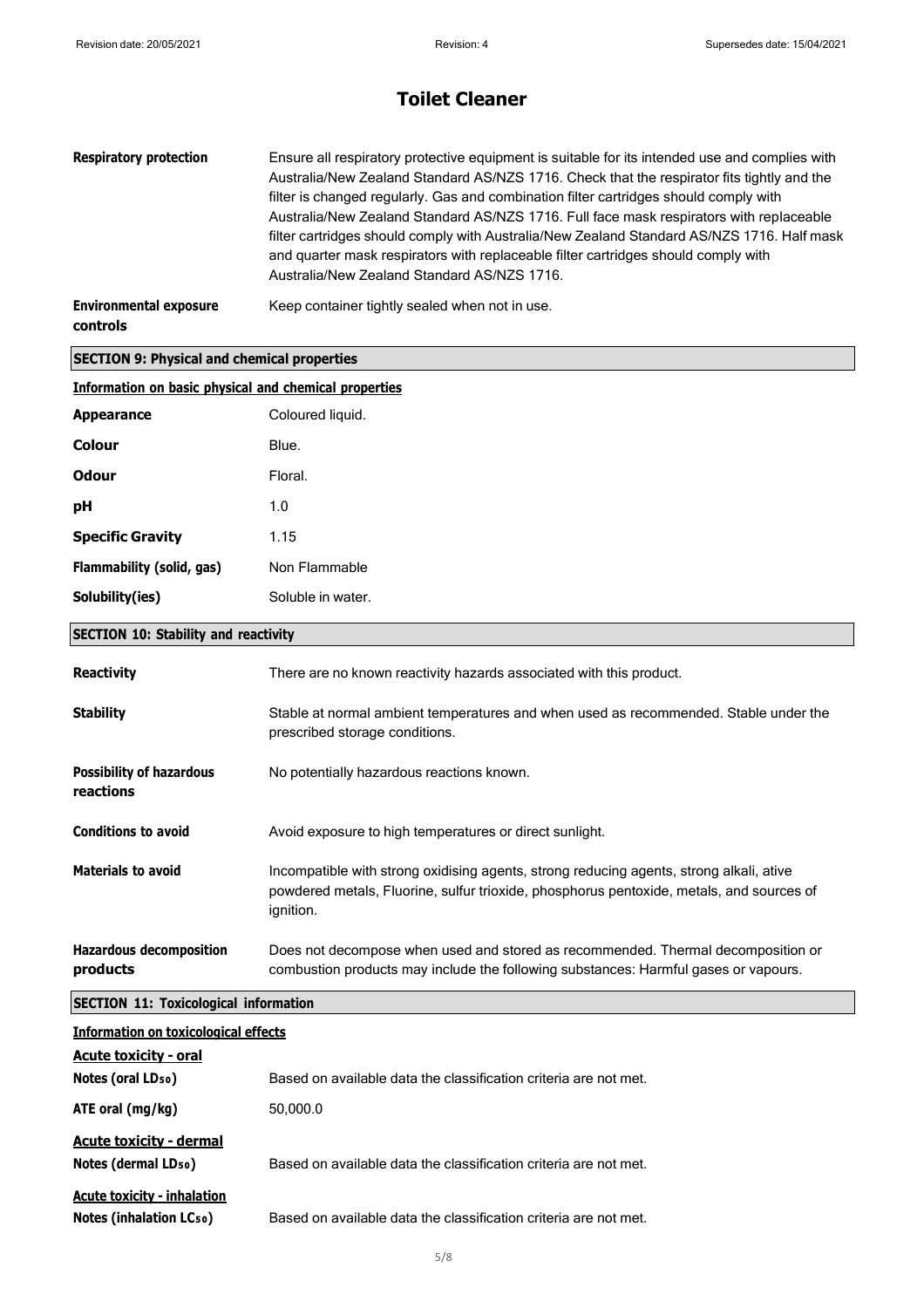| <b>Skin corrosion/irritation</b><br><b>Animal data</b>                            | Irritating.                                                                                                                        |
|-----------------------------------------------------------------------------------|------------------------------------------------------------------------------------------------------------------------------------|
| Serious eye damage/irritation<br>Serious eye damage/irritation                    | Causes serious eye irritation.                                                                                                     |
| <b>Respiratory sensitisation</b><br><b>Respiratory sensitisation</b>              | Based on available data the classification criteria are not met.                                                                   |
| <b>Skin sensitisation</b><br><b>Skin sensitisation</b>                            | Based on available data the classification criteria are not met.                                                                   |
| Germ cell mutagenicity<br>Genotoxicity - in vitro                                 | Based on available data the classification criteria are not met.                                                                   |
| <b>Carcinogenicity</b><br>Carcinogenicity                                         | Based on available data the classification criteria are not met.                                                                   |
| <b>IARC</b> carcinogenicity                                                       | Contains a substance/a group of substances which may cause cancer. IARC Group 1<br>Carcinogenic to humans.                         |
| <b>Reproductive toxicity</b>                                                      | Reproductive toxicity - fertility Based on available data the classification criteria are not met.                                 |
| <b>Reproductive toxicity -</b><br>development                                     | Based on available data the classification criteria are not met.                                                                   |
| Specific target organ toxicity - single exposure<br><b>STOT - single exposure</b> | Not classified as a specific target organ toxicant after a single exposure.                                                        |
| Specific target organ toxicity - repeated exposure                                |                                                                                                                                    |
| <b>STOT - repeated exposure</b>                                                   | Not classified as a specific target organ toxicant after repeated exposure.                                                        |
| <b>Aspiration hazard</b><br><b>Aspiration hazard</b>                              | Based on available data the classification criteria are not met.                                                                   |
| <b>General information</b>                                                        | The severity of the symptoms described will vary dependent on the concentration and the<br>length of exposure.                     |
| <b>Inhalation</b>                                                                 | No specific symptoms known.                                                                                                        |
| <b>Ingestion</b>                                                                  | May cause irritation.                                                                                                              |
| <b>Skin Contact</b>                                                               | Redness. Irritating to skin.                                                                                                       |
| Eye contact                                                                       | Irritating to eyes.                                                                                                                |
| <b>Route of exposure</b>                                                          | Ingestion Inhalation Skin and/or eye contact                                                                                       |
| <b>Target Organs</b>                                                              | No specific target organs known.                                                                                                   |
| <b>SECTION 12: Ecological information</b>                                         |                                                                                                                                    |
| <b>Ecotoxicity</b>                                                                | Not regarded as dangerous for the environment. However, large or frequent spills may have<br>hazardous effects on the environment. |
| <b>Toxicity</b>                                                                   | Based on available data the classification criteria are not met.                                                                   |
| Dersistence and degradability                                                     |                                                                                                                                    |

#### **Persistence and degradability**

**Persistence and degradability** The degradability of the product is not known.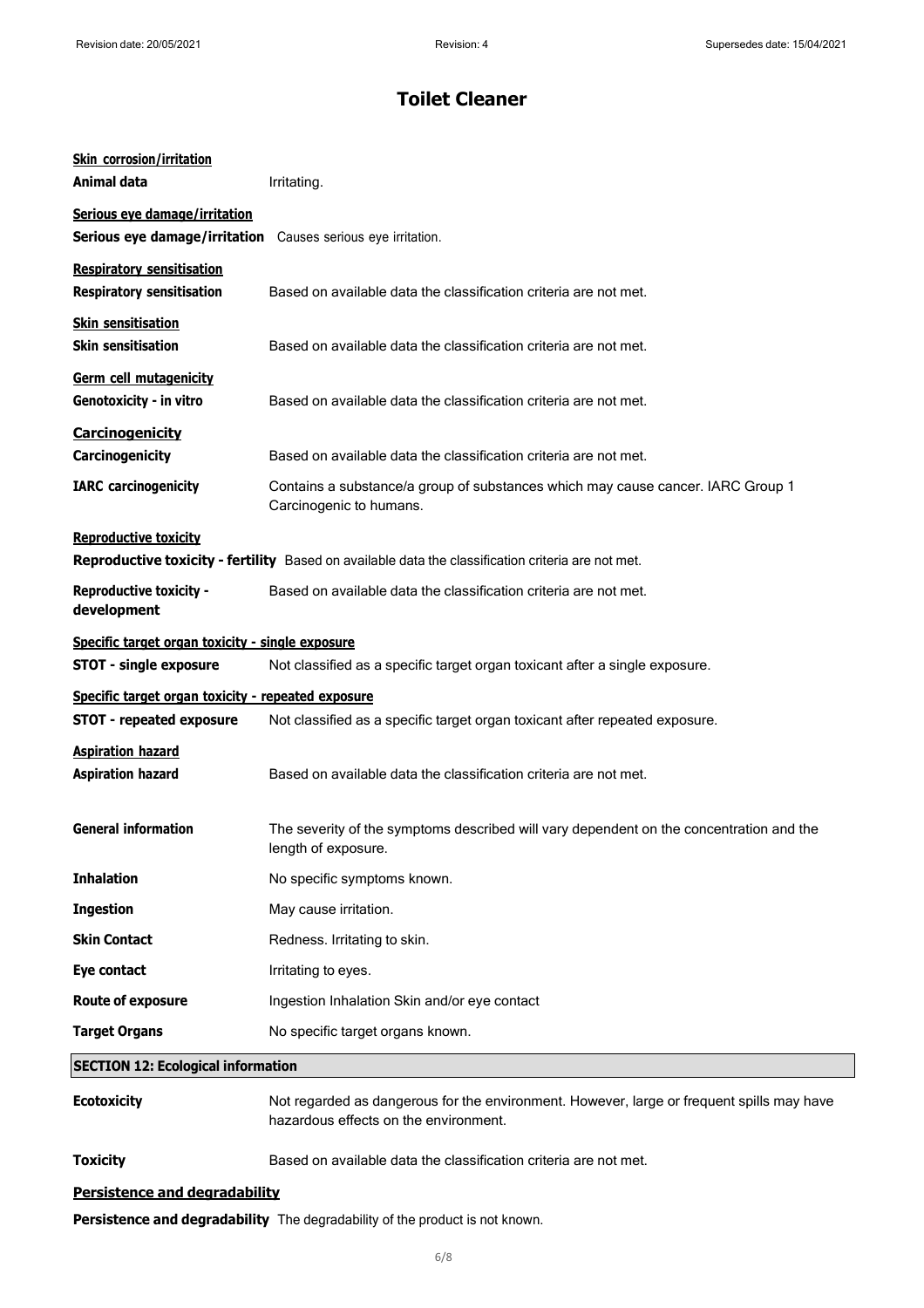| <b>Bioaccumulative potential</b>                                                               |                                                                                                                                                                                                                                                                                                                                                                                                                                                                                                                           |
|------------------------------------------------------------------------------------------------|---------------------------------------------------------------------------------------------------------------------------------------------------------------------------------------------------------------------------------------------------------------------------------------------------------------------------------------------------------------------------------------------------------------------------------------------------------------------------------------------------------------------------|
| <b>Bioaccumulative Potential</b>                                                               | No data available on bioaccumulation.                                                                                                                                                                                                                                                                                                                                                                                                                                                                                     |
| <b>Mobility in soil</b>                                                                        |                                                                                                                                                                                                                                                                                                                                                                                                                                                                                                                           |
| <b>Mobility</b>                                                                                | No data available.                                                                                                                                                                                                                                                                                                                                                                                                                                                                                                        |
| Other adverse effects                                                                          |                                                                                                                                                                                                                                                                                                                                                                                                                                                                                                                           |
| <b>Other adverse effects</b>                                                                   | None known.                                                                                                                                                                                                                                                                                                                                                                                                                                                                                                               |
| <b>SECTION 13: Disposal considerations</b>                                                     |                                                                                                                                                                                                                                                                                                                                                                                                                                                                                                                           |
| <b>Waste treatment methods</b>                                                                 |                                                                                                                                                                                                                                                                                                                                                                                                                                                                                                                           |
| <b>General information</b>                                                                     | The generation of waste should be minimised or avoided wherever possible. Reuse or recycle<br>products wherever possible. This material and its container must be disposed of in a safe<br>way. When handling waste, the safety precautions applying to handling of the product should<br>be considered. Care should be taken when handling emptied containers that have not been<br>thoroughly cleaned or rinsed out. Empty containers or liners may retain some product<br>residues and hence be potentially hazardous. |
| <b>Disposal methods</b>                                                                        | Dispose of waste via a licensed waste disposal contractor.                                                                                                                                                                                                                                                                                                                                                                                                                                                                |
| <b>SECTION 14: Transport information</b>                                                       |                                                                                                                                                                                                                                                                                                                                                                                                                                                                                                                           |
| General                                                                                        | The product is not covered by international regulations on the transport of dangerous goods<br>(IMDG, IATA, ADG).                                                                                                                                                                                                                                                                                                                                                                                                         |
| <b>UN number</b>                                                                               |                                                                                                                                                                                                                                                                                                                                                                                                                                                                                                                           |
| Not applicable.                                                                                |                                                                                                                                                                                                                                                                                                                                                                                                                                                                                                                           |
| <b>UN proper shipping name</b>                                                                 |                                                                                                                                                                                                                                                                                                                                                                                                                                                                                                                           |
| Not applicable.                                                                                |                                                                                                                                                                                                                                                                                                                                                                                                                                                                                                                           |
| Transport hazard class(es)                                                                     |                                                                                                                                                                                                                                                                                                                                                                                                                                                                                                                           |
| No transport warning sign required.                                                            |                                                                                                                                                                                                                                                                                                                                                                                                                                                                                                                           |
| <b>Packing group</b>                                                                           |                                                                                                                                                                                                                                                                                                                                                                                                                                                                                                                           |
| Not applicable.                                                                                |                                                                                                                                                                                                                                                                                                                                                                                                                                                                                                                           |
| <b>Environmental hazards</b>                                                                   |                                                                                                                                                                                                                                                                                                                                                                                                                                                                                                                           |
| Environmentally hazardous substance/marine pollutant<br>No.                                    |                                                                                                                                                                                                                                                                                                                                                                                                                                                                                                                           |
| <b>Special precautions for user</b>                                                            |                                                                                                                                                                                                                                                                                                                                                                                                                                                                                                                           |
| Not applicable.                                                                                |                                                                                                                                                                                                                                                                                                                                                                                                                                                                                                                           |
| Transport in bulk according to Not applicable.<br>Annex II of MARPOL 73/78<br>and the IBC Code |                                                                                                                                                                                                                                                                                                                                                                                                                                                                                                                           |
| <b>SECTION 15: Regulatory information</b>                                                      |                                                                                                                                                                                                                                                                                                                                                                                                                                                                                                                           |
| <b>Inventories</b>                                                                             |                                                                                                                                                                                                                                                                                                                                                                                                                                                                                                                           |
| <b>Australia - AICS</b>                                                                        |                                                                                                                                                                                                                                                                                                                                                                                                                                                                                                                           |

None of the ingredients are listed or exempt.